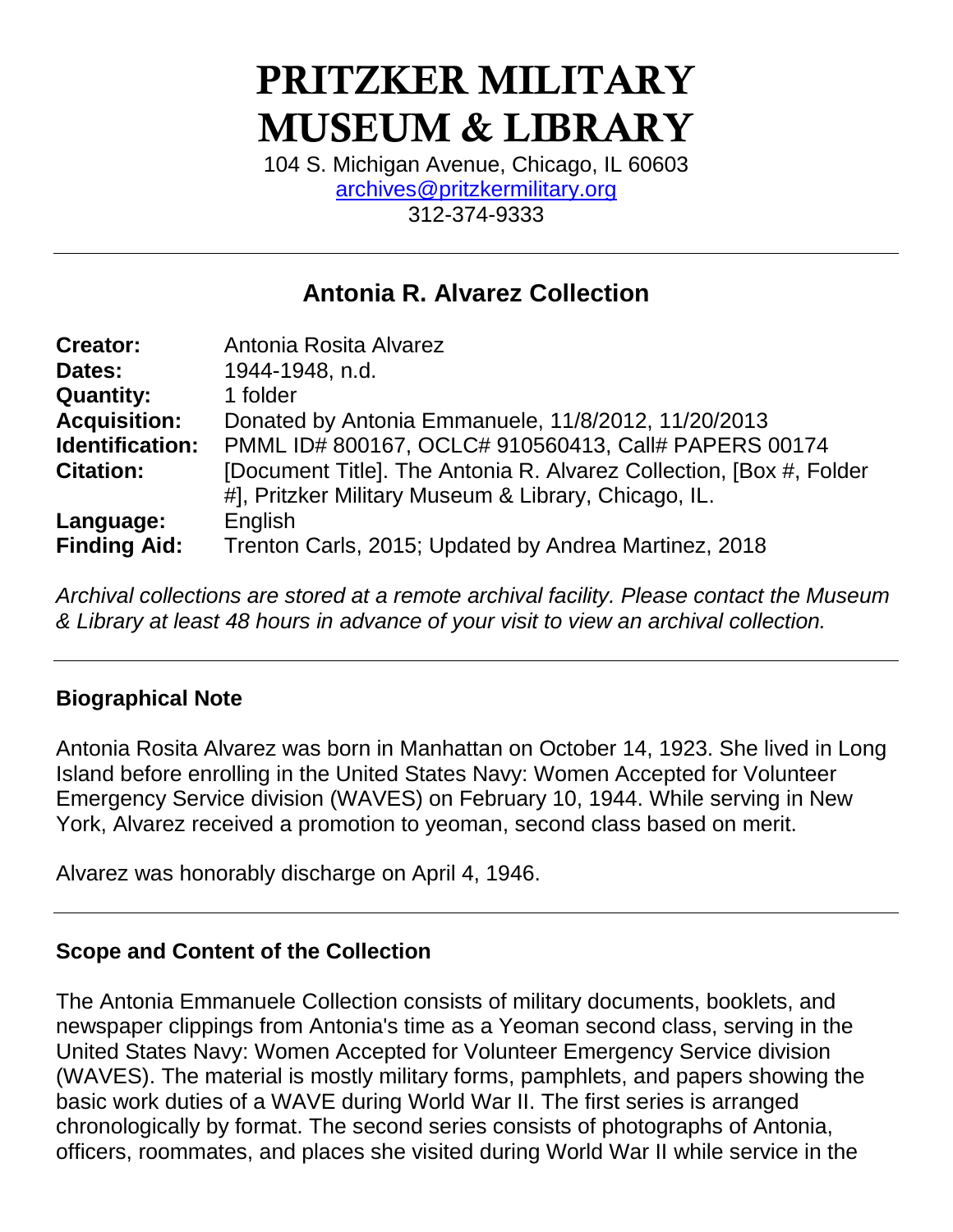United States Navy. The photographs are arranged by developer's codes as well as size and format.

# **Arrangement**

The collection arrived in no discernable order. Staff has arranged the collection. The collection consists of two series:

### **Series One: Military Documents, Booklets, and Clippings**

This series consists of military documents, booklets, and newspaper clippings from Antonia's time as a Yeoman second class, serving in the United States Navy: Women Accepted for Volunteer Emergency Service division (WAVES). The material is mostly military forms, pamphlets, and papers showing the basic work duties of a WAVE during World War II. The series is arranged chronologically by format.

#### **Series Two: Photographs**

This series consists of photographs of Antonia, officers, roommates, and places she visited during World War II while service in the United States Navy. The photographs are arranged by developer's codes as well as size and format.

# **Rights**

Copyrights held by Antonia Emmanuele were transferred to the Pritzker Military Museum & Library. All other rights are held by the author or publisher. Users assume responsibility for following copyright laws as established by US Code Title 17.

# **Key Subjects**

This collection is indexed under the following headings in the Library's online catalog. Researchers interested in materials about related topics, persons, or places should search the catalog using these subject headings.

# **Subjects**

United States--Naval Reserve--Women's Reserve. United States--Navy--Women. United States--Navy--Recruiting, enlistment, etc. WAVES--Accepted for Volunteer Emergency Service. World War, 1939-1945--Women--United States. World War, 1939-1945--United States--Participation, Female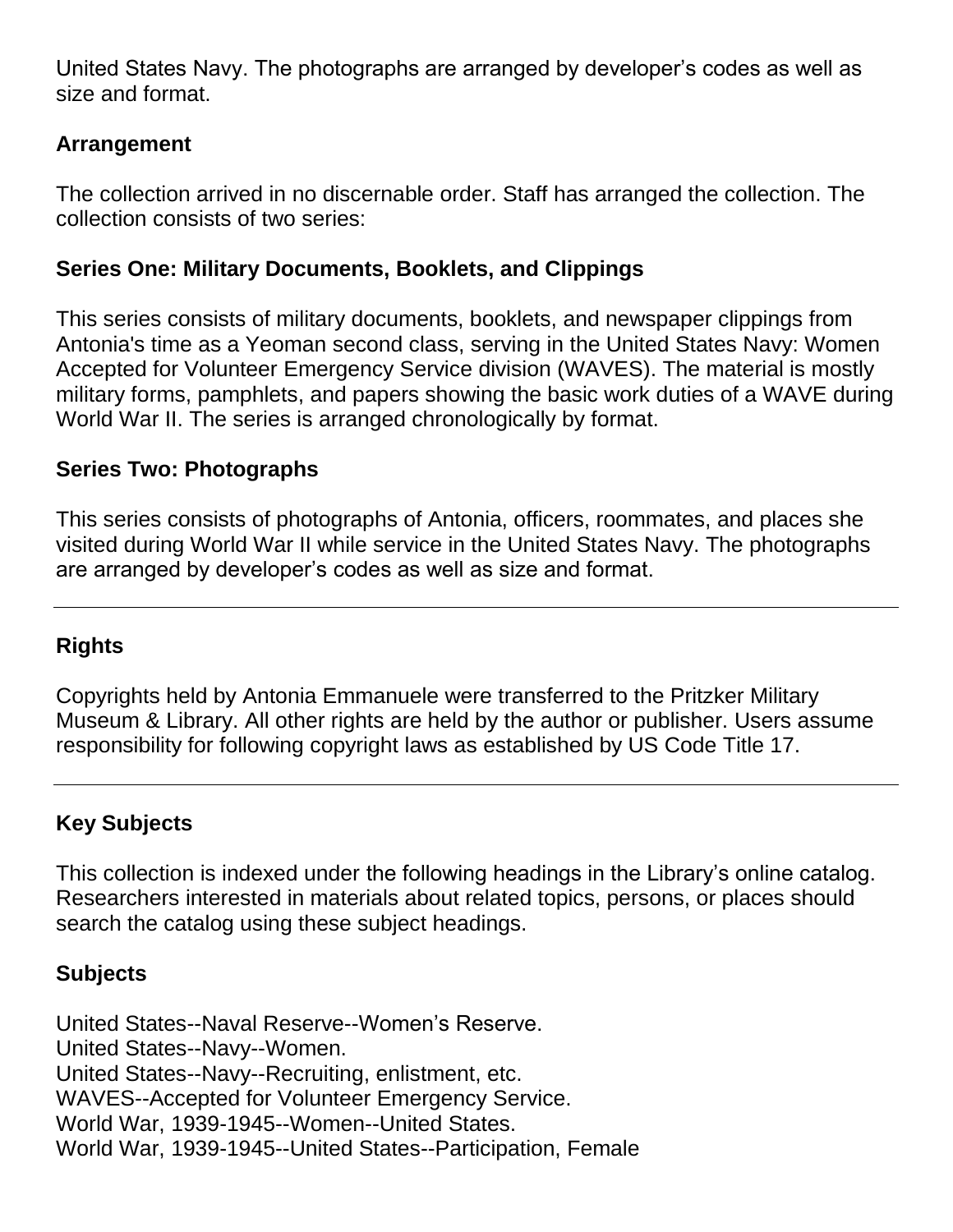# **Container List**

| <b>Folder</b> | Item ID#  | <b>Title</b>                                                                                                                                                                                                                                                                        | <b>Dates</b>        |
|---------------|-----------|-------------------------------------------------------------------------------------------------------------------------------------------------------------------------------------------------------------------------------------------------------------------------------------|---------------------|
| 1             |           | Series One: Military Documents, Booklets, and<br><b>Clippings</b>                                                                                                                                                                                                                   | 1944-<br>1948, n.d. |
|               | 800167001 | Application: Women's Reserve - Waves - United<br>States Naval Reserve [Blank]. Naval Officer<br>Procurement card attached - "Antionia Rosita"<br>Alvarez, A.S. V-10 USNR."                                                                                                          | n.d.                |
|               | 800167002 | <b>Practice Booklet - United States Navy: Englisted</b><br>Qualification Test (W.R.). Navpers 16551                                                                                                                                                                                 | n.d.                |
|               | 800167003 | Western Union Telegram; To: Antonia; From:<br><b>Commanding Officer Naval Training School</b><br>Amphibious Firemen and Navy V-12 Unit of<br>Urbana, Illinois; Post Leave Cancelled. Note on<br>bottom stating it came to her house as she arrived<br>home for 21st birthday leave. | 10/14/194<br>4      |
|               | 800167004 | Violation of uniform regulation: Hair too long.<br>Notice to: Antionia Alvarez.                                                                                                                                                                                                     | 12/27/194<br>4      |
|               | 800167005 | Notice of funeral proceedures of Joseph P. Aul;<br>died at the battle of Okinawa. Note mentions that<br>this was the type of letter she wrote to families of<br>those killed in action.                                                                                             | 1945                |
|               | 800167006 | Letter from: Charles W. Payne; To: Miss Alvarez;<br>Congratulations on promotion to yeoman, second<br>class.                                                                                                                                                                        | 7/31/1945           |
|               | 800167007 | Mailgram from: Navy Department Bureau of<br>Personnel; ALNAV 196 Navy Points discharge<br>plan cancelled.                                                                                                                                                                           | 9/30/1945           |
|               | 800167008 | U.S. Naval Trainign Center: Great Lakes, Illinois -<br>Liberty Pass. Alvarez, A.R. Y2c 769 17 67.                                                                                                                                                                                   | n.d.                |
|               | 800167009 | Liberty Pass: Enlisted Personnel - Administrative<br>Office: Navy Department. From: 3/22/1946 -<br>3/25/1946. Address during liberty will be:<br>Fredericksen Skillman, New Jersey.                                                                                                 | 3/21/1946           |
|               | 800167010 | United States Navy: Rating Description - Yeoman,                                                                                                                                                                                                                                    | 4/5/1946            |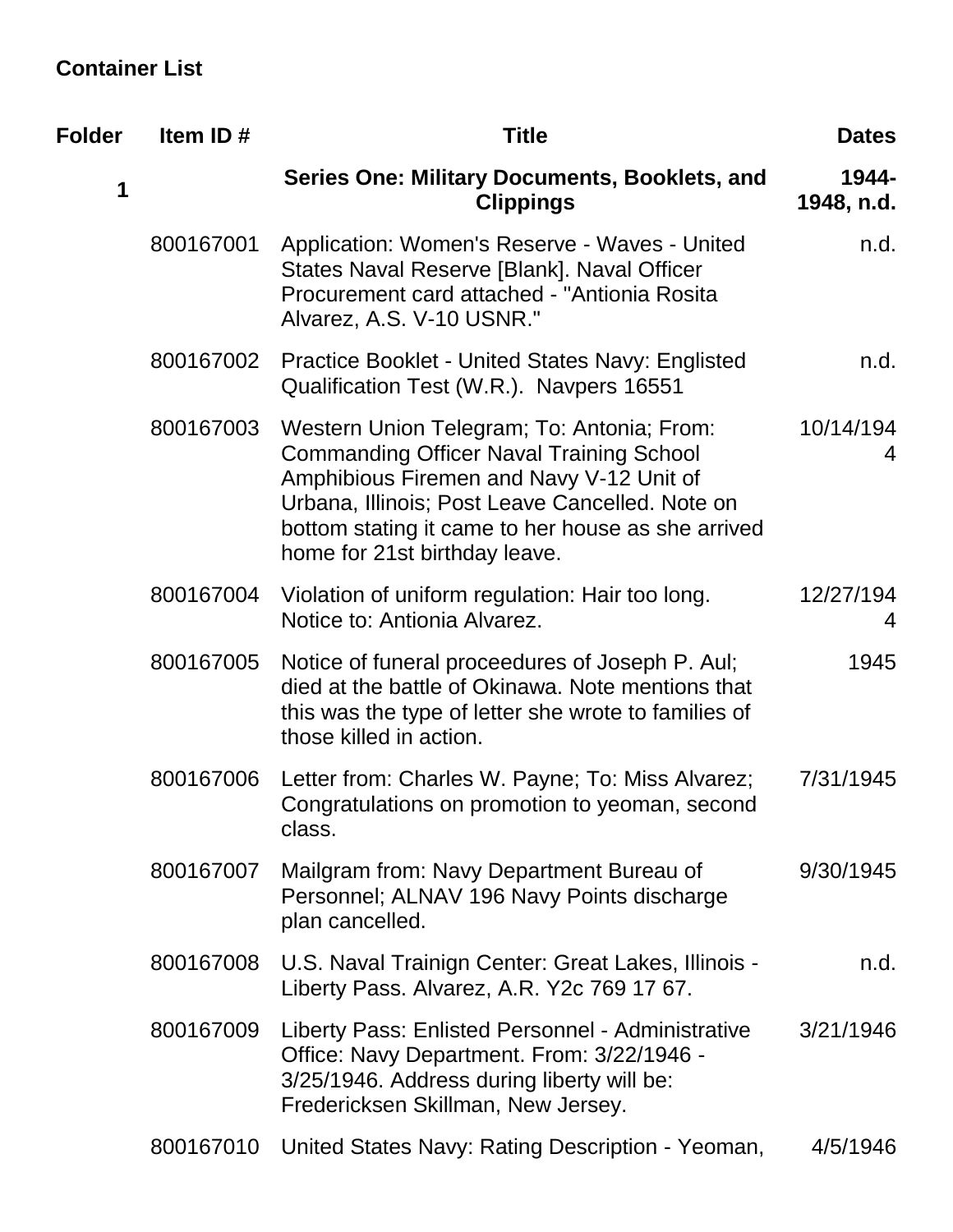Second Class pamphlet.

| 800167011 | Explanation of Official Papers (Enlisted): 1)<br>Discharge Certificate; 2) Notice of Separations; 3)<br>Certificate of Satisfactory Service. [Backside]<br>Listing of Antonia in charge of a draft. | 4/6/1946  |
|-----------|-----------------------------------------------------------------------------------------------------------------------------------------------------------------------------------------------------|-----------|
| 800167012 | Identification Discharge Certificate: Antonia Rosita<br>Alvarez; From: New York, New York; To:<br>Larchmont, N.Y.                                                                                   | 4/6/1946  |
| 800167013 | Notice of Separation from U.S. Naval Service<br>(NAVPERS-553).                                                                                                                                      | 4/6/1946  |
| 800167014 | Going back to Civilian Life booklet                                                                                                                                                                 | 2/1946    |
| 800167015 | <b>Women's Reserve Information Separation</b><br>Pamphlet (NAVPERS-15023).                                                                                                                          | n.d.      |
| 800167016 | The Story of You in Navy Blue booklet.                                                                                                                                                              | n.d.      |
| 800167017 | Acknowledgement of Remittance: National<br>Service Life Insurance (VA Form 367 B).                                                                                                                  | 6/25/1946 |
| 800167018 | Letter from: Veterans Administration office; To;<br>Antonia; Regarding completed training and leave<br>in connection with the Servicemen's Readjustment<br>Act of 1944.                             | 3/30/1948 |
| 800167019 | <b>Application for Servicemen's Readjustment</b><br>Allowance.                                                                                                                                      | 6/9/1948  |
| 800167020 | Newspaper clipping: "The Wolf" by Sansone                                                                                                                                                           | 1944      |
| 800167021 | Newspaper clipping: "The Thrill That Comes Once<br>in a Lifetime: Sailor's Yarns" by Webster                                                                                                        | 1/15/1944 |
| 800167022 | Newspaper clipping: "The Thrill That Comes Once<br>in a Lifetime" by Webster                                                                                                                        | 1946      |
| 800167023 | Newspaper clipping: Photo of WAVES training on<br>the Iowa State Teachers college campus in Cedar<br>Falls.                                                                                         | n.d.      |
| 800167024 | Newspaper insert: "Real Fighting is to Begin Yet"<br>with separate note from Antonia.                                                                                                               | n.d.      |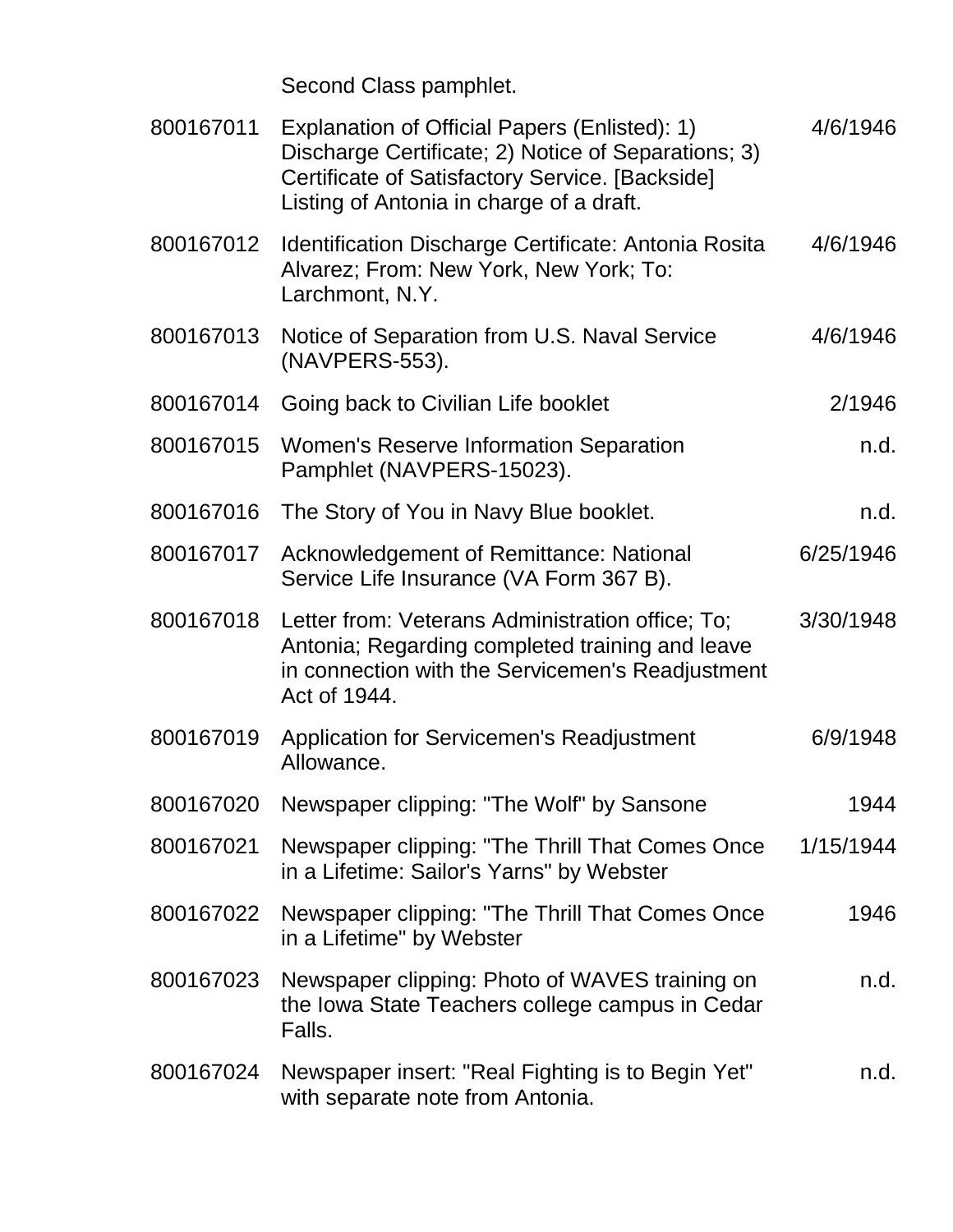#### **1 Series Two: Photographs**

- 800167025 Roomates at Hunter: 1) Red, 2) Antonia, 3) Maxine, 4) Betty.
- 800167026 Roomates at Hunter: 1) Red, 2) Antonia, 3) Maxine, 4) Betty. (DUP)
- 800167027 Group of ten WAVES in uniform.
- 800167028 Antonia in uniform.
- 800167029 "Red showing off her manpower!!!" standing with two soldiers.
- 800167030 Helen Buck Company Commander with inscription.
- 800167031 Helen Buck Company Commander, sitting on steps
- 800167032 Helen Buck Company Commander, standing by pillar
- 800167033 Helen Buck Company Commander, in front of building
- 800167034 Group of WAVES posing in a window.
- 800167035 Helen Buck Company Commander, in uniform
- 800167036 Antonia and another WAVE "practicing saluting"
- 800167037 Antonia, Red, and five others laying around by the trees.
- 800167038 Antonia standing by a sign that reads: "Military Area: No Loitering - U.S. Navy"
- 800167039 Large display anchor at "War Bond Drive event held at the Congress Hotel, Chicago"
- 800167040 Battleship display at "War Bond Drive event held at the Congress Hotel, Chicago"
- 800167041 Two soldiers standing in front of the U.S.S. Chambana display at "War Bond Drive event held at the Congress Hotel, Chicago"